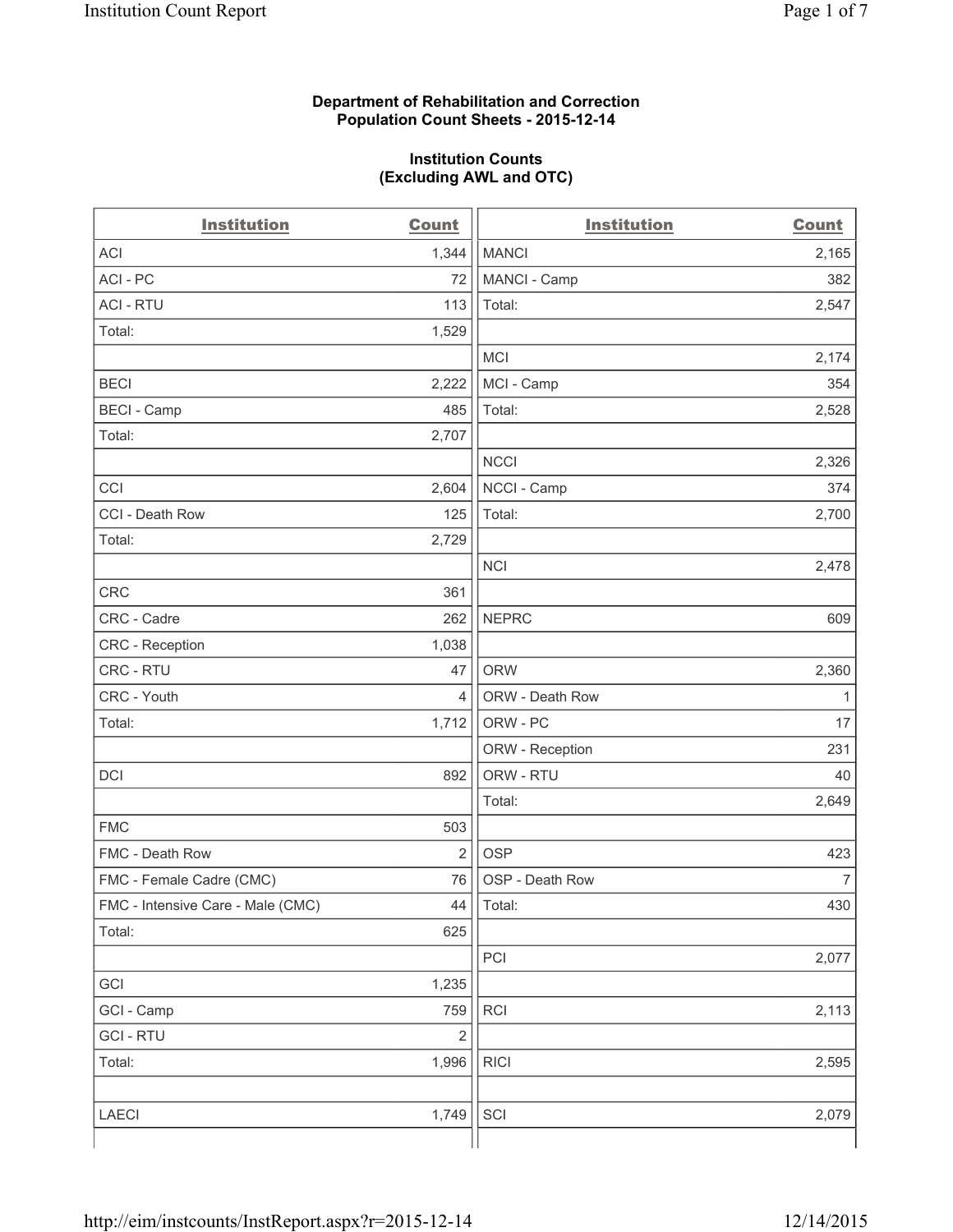| LECI                     | 2,317 | SOCF             |                          | 1,118  |
|--------------------------|-------|------------------|--------------------------|--------|
| LECI - Camp              | 188   | SOCF - RTU       |                          | 61     |
| Total:                   | 2,505 | Total:           |                          | 1,179  |
|                          |       |                  |                          |        |
| LOCI                     | 2,297 | <b>TCI</b>       |                          | 1,081  |
|                          |       | TCI - Camp       |                          | 425    |
| LORCI                    | 173   | Total:           |                          | 1,506  |
| LORCI - Cadre            | 137   |                  |                          |        |
| <b>LORCI - Reception</b> | 1,118 | <b>TOCI</b>      |                          | 944    |
| Total:                   | 1,428 | <b>TOCI - PC</b> |                          | 104    |
|                          |       | Total:           |                          | 1,048  |
| <b>MACI</b>              | 1,049 |                  |                          |        |
| MACI - Minimum           | 1,455 | <b>WCI</b>       |                          | 1,313  |
| Total:                   | 2,504 | <b>WCI-RTU</b>   |                          | 96     |
|                          |       | Total:           |                          | 1,409  |
|                          |       |                  |                          |        |
|                          |       |                  | <b>Total Population:</b> | 50,620 |

\* The Total Population includes 31 Offenders with Reason Codes 30 & 31. \*\* The Total Population includes 33 Offenders with Reason Code 0A.

# **Male Population by Security Level (Include AWL and Exclude OTC)**

| <b>Security Level</b>  |                   | <b>Body</b> | <b>AWL</b> | $(-OTC)$ | <b>Total</b> |
|------------------------|-------------------|-------------|------------|----------|--------------|
| Total Level 5          |                   | 95          | 5          | 5        | 95           |
| <b>Total Level 4</b>   |                   | 1,745       | 22         | 17       | 1,750        |
| Total Level 3          |                   | 11,586      | 141        | 115      | 11,612       |
| Total Level 2          |                   | 17,345      | 228        | 153      | 17,420       |
| <b>Total Level 1</b>   |                   | 15,397      | 176        | 95       | 15,478       |
| <b>Total Death Row</b> |                   | 136         | 3          | 3        | 136          |
|                        | <b>Total Male</b> | 46,304      | 575        | 388      | 46,491       |

### **Female Population by Institution (Include AWL and Exclude OTC)**

| $\frac{1}{2}$            |             |            |          |              |
|--------------------------|-------------|------------|----------|--------------|
| <b>Institution</b>       | <b>Body</b> | <b>AWL</b> | $(-OTC)$ | <b>Total</b> |
| <b>DCI</b>               | 892         |            |          | 893          |
| <b>FMC</b>               | 24          | 2          |          | 25           |
| FMC - Female Cadre (CMC) | 76          |            |          | 76           |
| <b>NEPRC</b>             | 609         | 20         | 9        | 620          |
| <b>ORW</b>               | 2,360       | 67         | 34       | 2,393        |
| <b>ORW - Death Row</b>   |             |            |          |              |
|                          |             |            |          |              |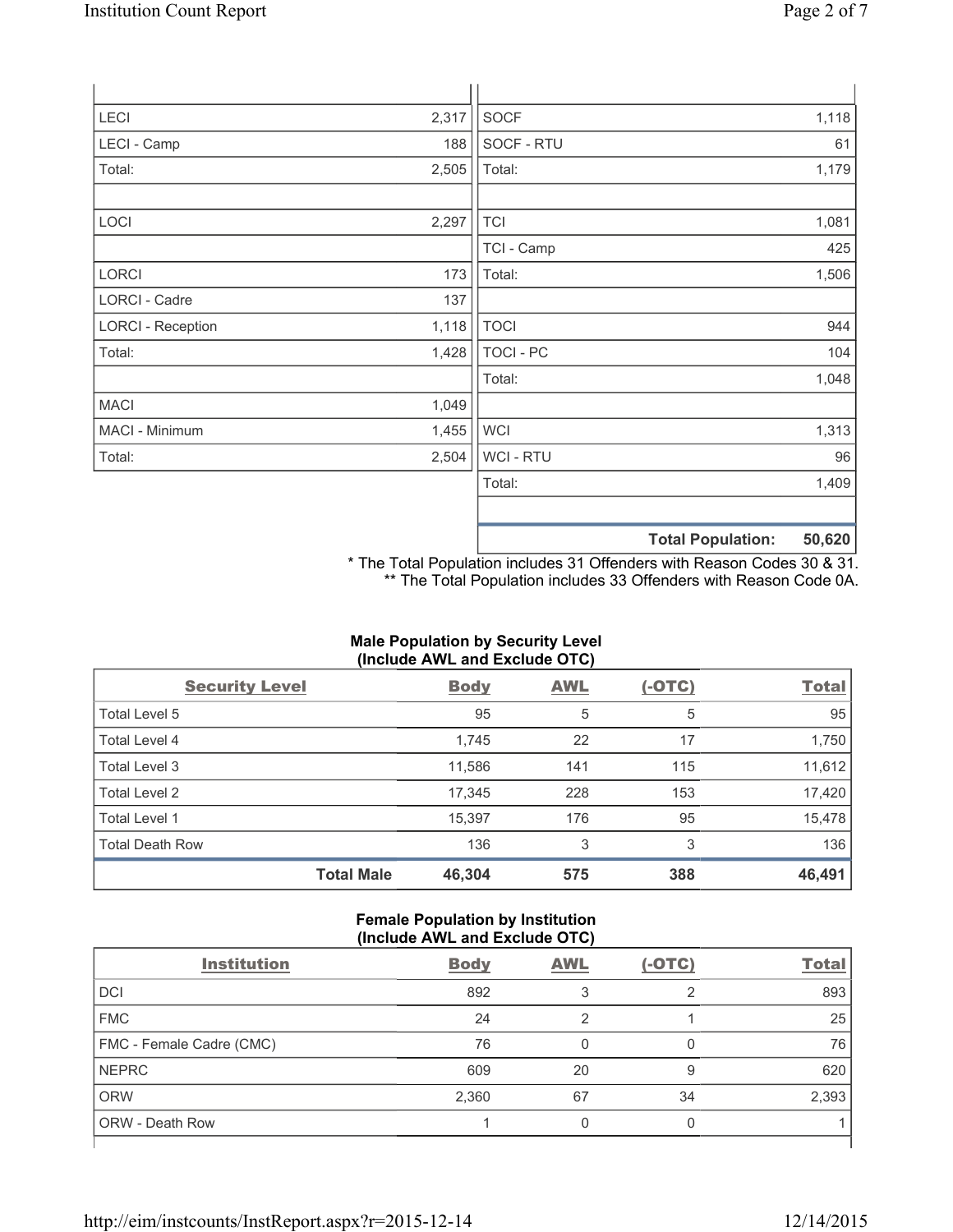| ORW - PC        |                          | 17     | 0   |     | 17     |
|-----------------|--------------------------|--------|-----|-----|--------|
| ORW - Reception |                          | 231    |     |     | 231    |
| ORW - RTU       |                          | 40     |     |     | 40 l   |
|                 | <b>Total Female</b>      | 4,250  | 92  | 46  | 4,296  |
|                 |                          |        |     |     |        |
|                 | <b>Total Population:</b> | 50,554 | 667 | 434 | 50,787 |

# **Male Population by Institution: Security Level 5 (Include AWL and Exclude OTC)**

|            | <b>Institution</b>   | <b>Body</b> | <b>AWL</b> | $(-OTC)$ | <u>Total</u> |
|------------|----------------------|-------------|------------|----------|--------------|
| <b>OSP</b> |                      | 95          |            |          | 95           |
|            | <b>Total Level 5</b> | 95          |            |          | 95           |

# **Male Population by Institution: Security Level 4 (Include AWL and Exclude OTC)**

| <b>Institution</b>       |                      | <b>Body</b>    | <b>AWL</b>          | $(-OTC)$            | <b>Total</b>              |
|--------------------------|----------------------|----------------|---------------------|---------------------|---------------------------|
| CRC                      |                      | $\mathsf g$    | $\mathbf 0$         | $\mathsf{O}\xspace$ | $\boldsymbol{9}$          |
| CRC - Cadre              |                      | 1              | $\mathbf 0$         | $\mathsf{O}\xspace$ | 1                         |
| CRC - Reception          |                      | 3              | $\mathbf 0$         | $\mathbf 0$         | $\ensuremath{\mathsf{3}}$ |
| <b>FMC</b>               |                      | $\overline{2}$ | $\mathbf 0$         | $\mathsf 0$         | $\overline{2}$            |
| LECI                     |                      | 11             | $\mathbf 0$         | $\mathsf{O}\xspace$ | 11                        |
| LOCI                     |                      | $\overline{4}$ | $\mathbf 0$         | $\mathsf{O}\xspace$ | $\overline{4}$            |
| LORCI                    |                      | $\overline{2}$ | $\mathsf 3$         | $\mathfrak{S}$      | $\sqrt{2}$                |
| <b>LORCI - Reception</b> |                      | $\overline{4}$ | $\mathbf 0$         | $\mathsf{O}\xspace$ | $\overline{4}$            |
| <b>MANCI</b>             |                      | $\overline{2}$ | $\mathsf{O}\xspace$ | $\mathsf{O}\xspace$ | $\sqrt{2}$                |
| NCI                      |                      | 3              | $\mathbf 0$         | $\mathsf{O}\xspace$ | $\,$ 3 $\,$               |
| <b>OSP</b>               |                      | 318            | $\mathbf 0$         | $\mathsf{O}\xspace$ | 318                       |
| PCI                      |                      | $\mathbf 0$    | $\mathbf{1}$        | $\mathsf{O}\xspace$ | 1                         |
| <b>RCI</b>               |                      | 16             | 1                   | $\mathsf{O}\xspace$ | $17\,$                    |
| SOCF                     |                      | 1,095          | 15                  | 13                  | 1,097                     |
| SOCF - RTU               |                      | 61             | $\mathbf 0$         | $\mathsf{O}\xspace$ | 61                        |
| <b>TCI</b>               |                      | $9\,$          | 1                   | $\mathsf{O}\xspace$ | 10                        |
| <b>TOCI</b>              |                      | 193            | $\mathbf{1}$        | $\mathbf{1}$        | 193                       |
| <b>WCI</b>               |                      | 8              | $\mathbf 0$         | $\mathsf{O}\xspace$ | $\,8\,$                   |
| WCI - RTU                |                      | $\overline{4}$ | $\mathsf{O}\xspace$ | $\mathsf{O}\xspace$ | $\overline{4}$            |
|                          | <b>Total Level 4</b> | 1,745          | 22                  | 17                  | 1,750                     |

**Male Population by Institution: Security Level 3 (Include AWL and Exclude OTC)**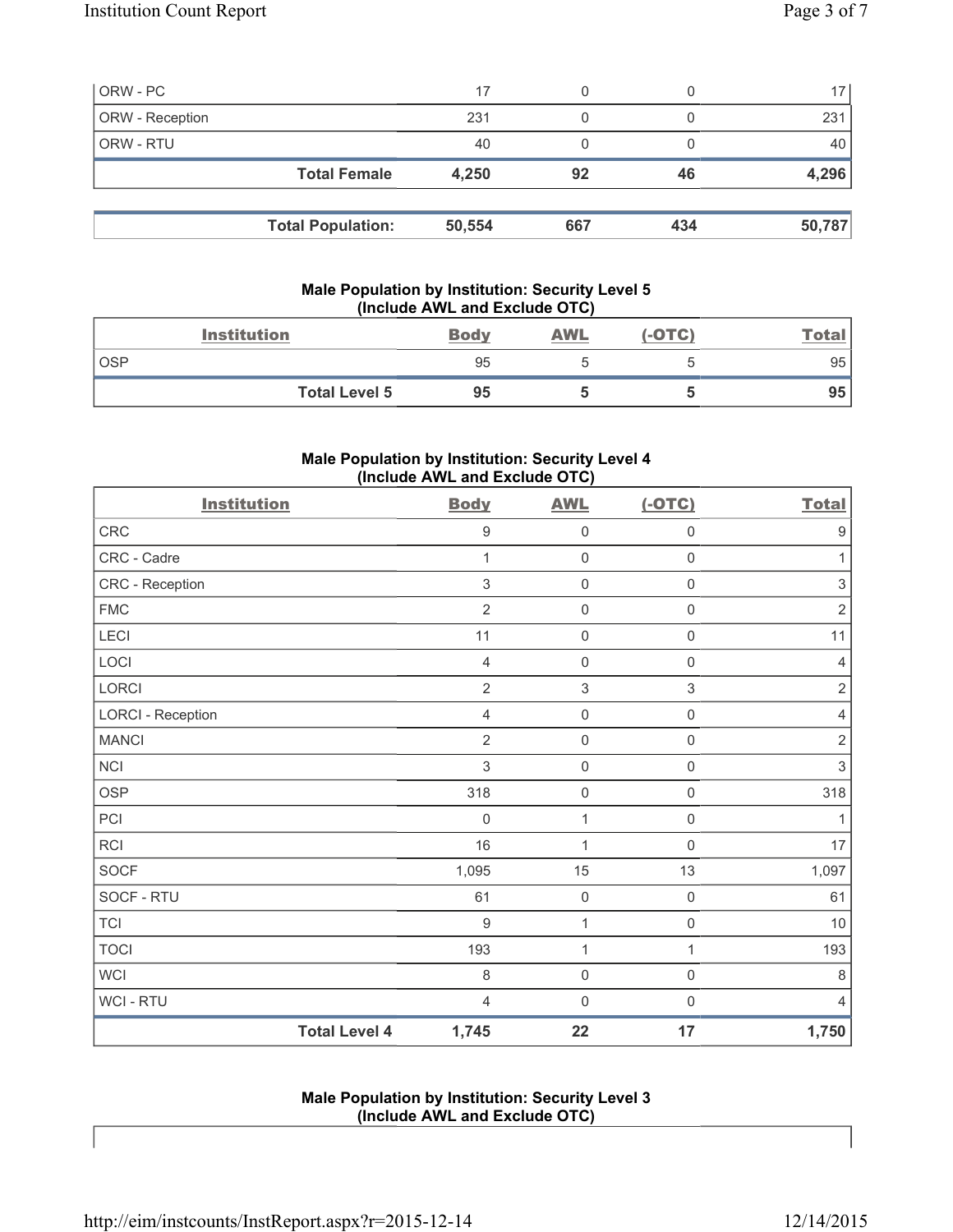| <b>Institution</b>                | <b>Body</b>               | <b>AWL</b>                | $(-OTC)$            | <b>Total</b>              |
|-----------------------------------|---------------------------|---------------------------|---------------------|---------------------------|
| <b>ACI</b>                        | 15                        | $\mathsf{O}\xspace$       | $\mathsf{O}\xspace$ | 15                        |
| <b>BECI</b>                       | $\overline{4}$            | $\mathsf{O}\xspace$       | $\mathsf{O}\xspace$ | 4                         |
| CCI                               | 3                         | $\mathbf{1}$              | $\mathbf{1}$        | $\sqrt{3}$                |
| CRC                               | 111                       | $\,6\,$                   | $\mathbf 5$         | 112                       |
| CRC - Cadre                       | 206                       | $\mathsf{O}\xspace$       | $\mathsf{O}\xspace$ | 206                       |
| CRC - Reception                   | 672                       | 17                        | 14                  | 675                       |
| CRC - RTU                         | 22                        | $\mathsf{O}\xspace$       | $\mathsf{O}\xspace$ | 22                        |
| CRC - Youth                       | $\overline{2}$            | $\mathsf{O}\xspace$       | $\mathsf{O}\xspace$ | $\overline{2}$            |
| <b>FMC</b>                        | 5                         | $\mathsf{O}\xspace$       | $\mathsf{O}\xspace$ | $\,$ 5 $\,$               |
| FMC - Intensive Care - Male (CMC) | 5                         | $\mathbf 0$               | $\mathsf{O}\xspace$ | $\,$ 5 $\,$               |
| GCI                               | $\mathbf{1}$              | $\mathsf{O}\xspace$       | $\mathsf{O}\xspace$ | 1                         |
| <b>LAECI</b>                      | $\overline{4}$            | $\mathsf{O}\xspace$       | $\mathbf 0$         | 4                         |
| LECI                              | 2,254                     | 25                        | 22                  | 2,257                     |
| LOCI                              | 1                         | $\mathsf{O}\xspace$       | $\mathsf{O}\xspace$ | $\mathbf{1}$              |
| LORCI                             | 67                        | 26                        | 22                  | 71                        |
| LORCI - Cadre                     | 99                        | $\mathsf{O}\xspace$       | $\mathsf{O}\xspace$ | 99                        |
| <b>LORCI - Reception</b>          | 795                       | $\mathsf{O}\xspace$       | $\mathbf 0$         | 795                       |
| <b>MANCI</b>                      | 2,135                     | 22                        | 20                  | 2,137                     |
| MCI                               | $\mathbf{1}$              | $\mathbf 0$               | $\mathsf{O}\xspace$ | $\mathbf{1}$              |
| <b>NCCI</b>                       | 3                         | $\mathsf{O}\xspace$       | $\mathsf{O}\xspace$ | $\ensuremath{\mathsf{3}}$ |
| <b>NCI</b>                        | 3                         | $\mathsf{O}\xspace$       | $\mathsf{O}\xspace$ | $\sqrt{3}$                |
| PCI                               | 38                        | $\ensuremath{\mathsf{3}}$ | $\mathbf 0$         | 41                        |
| <b>RCI</b>                        | 1,896                     | 18                        | 13                  | 1,901                     |
| <b>RICI</b>                       | $\ensuremath{\mathsf{3}}$ | $\mathbf 0$               | $\mathsf{O}\xspace$ | $\ensuremath{\mathsf{3}}$ |
| SCI                               | 4                         | $\mathsf{O}\xspace$       | $\mathsf{O}\xspace$ | $\overline{4}$            |
| <b>SOCF</b>                       | 22                        | $\mathbf{1}$              | $\mathbf{1}$        | 22                        |
| <b>TCI</b>                        | 1,014                     | $\,8\,$                   | $\,6\,$             | 1,016                     |
| TCI - Camp                        | $\mathbf{1}$              | $\mathsf{O}\xspace$       | $\mathsf{O}\xspace$ | $\mathbf{1}$              |
| <b>TOCI</b>                       | 744                       | $\mathbf 1$               | $\mathbf{1}$        | 744                       |
| <b>TOCI - PC</b>                  | 103                       | $\mathsf 0$               | $\mathsf{O}\xspace$ | 103                       |
| <b>WCI</b>                        | 1,263                     | 13                        | $10$                | 1,266                     |
| <b>WCI-RTU</b>                    | $90\,$                    | $\mathsf{O}\xspace$       | $\mathsf{O}\xspace$ | 90                        |
| <b>Total Level 3</b>              | 11,586                    | 141                       | 115                 | 11,612                    |

# **Male Population by Institution: Security Level 2 (Include AWL and Exclude OTC)**

| <b>Institution</b> | <b>Body</b> | <b>AWL</b> | $(-OTC)$ | <u>Total</u> |
|--------------------|-------------|------------|----------|--------------|
| <b>ACI</b>         | 624         |            |          | 626          |
| ACI-PC             |             |            |          |              |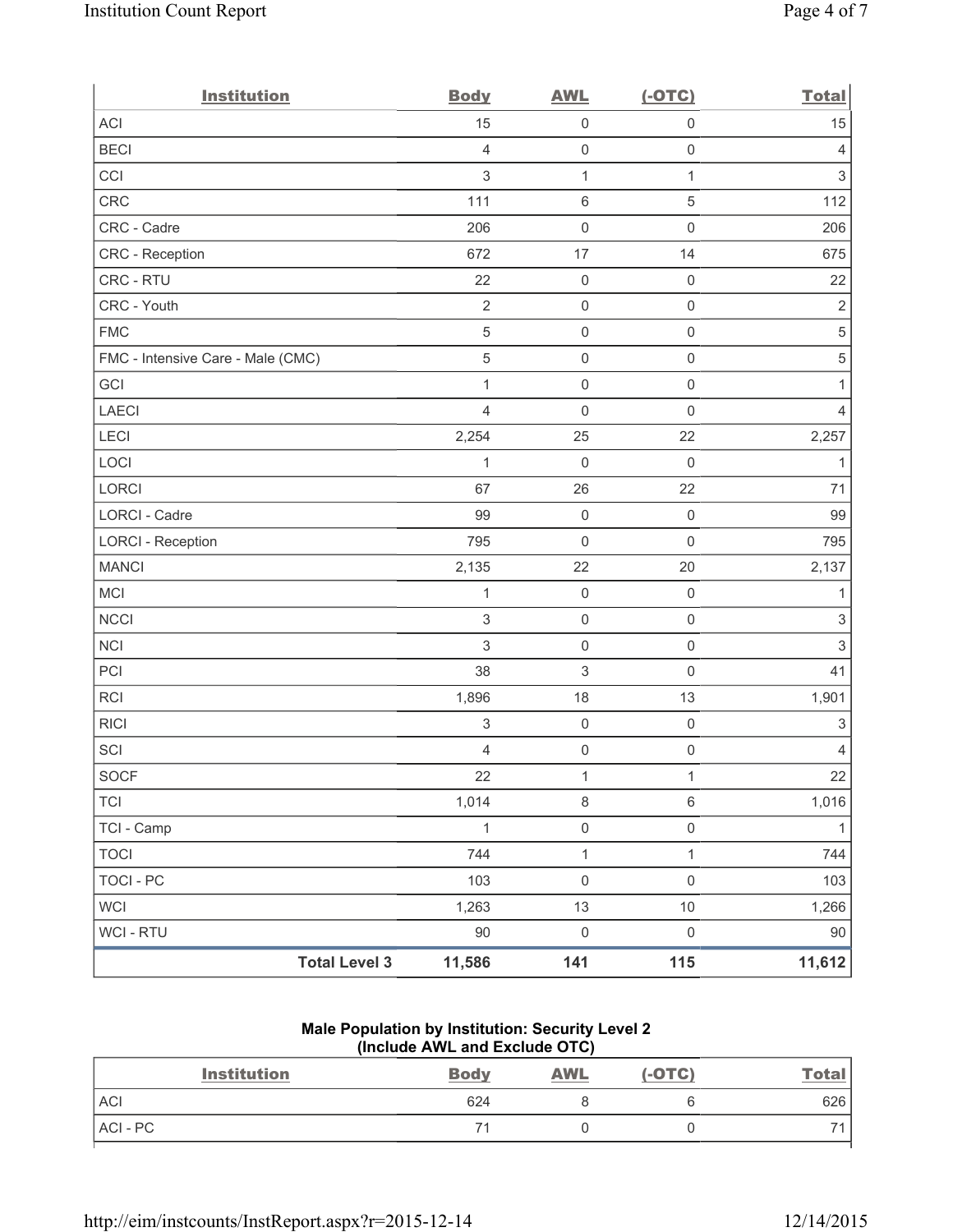| <b>ACI - RTU</b>                  | 68             | $\mathsf{O}\xspace$ | $\mathsf 0$         | 68               |
|-----------------------------------|----------------|---------------------|---------------------|------------------|
| <b>BECI</b>                       | 1,494          | 20                  | 10                  | 1,504            |
| CCI                               | 1,756          | 12                  | $\,8\,$             | 1,760            |
| CRC                               | 122            | $\overline{4}$      | 3                   | 123              |
| CRC - Cadre                       | 41             | $\mathsf{O}\xspace$ | $\mathsf{O}\xspace$ | 41               |
| <b>CRC</b> - Reception            | 268            | $\,6\,$             | 6                   | 268              |
| CRC - RTU                         | 22             | $\mathsf{O}\xspace$ | $\mathsf{O}\xspace$ | 22               |
| CRC - Youth                       | $\overline{2}$ | $\mathsf{O}\xspace$ | $\mathsf 0$         | $\mathbf 2$      |
| <b>FMC</b>                        | $\sqrt{3}$     | $\mathsf{O}\xspace$ | $\mathsf{O}\xspace$ | $\mathsf 3$      |
| FMC - Intensive Care - Male (CMC) | 19             | 1                   | $\mathbf 0$         | 20               |
| GCI                               | 811            | $\boldsymbol{9}$    | 6                   | 814              |
| GCI - Camp                        | 1              | $\mathsf{O}\xspace$ | $\mathsf 0$         | 1                |
| <b>GCI - RTU</b>                  | 1              | $\mathbf 0$         | $\mathbf 0$         |                  |
| <b>LAECI</b>                      | 1,091          | 12                  | 11                  | 1,092            |
| LECI                              | 41             | $\mathsf{O}\xspace$ | $\mathbf 0$         | 41               |
| LOCI                              | 1,169          | 6                   | 5                   | 1,170            |
| LORCI                             | 73             | 24                  | 23                  | 74               |
| LORCI - Cadre                     | 36             | $\mathsf{O}\xspace$ | $\mathbf 0$         | 36               |
| <b>LORCI - Reception</b>          | 205            | $\mathsf{O}\xspace$ | $\mathsf 0$         | 205              |
| <b>MACI</b>                       | 1,049          | $\,8\,$             | 6                   | 1,051            |
| <b>MANCI</b>                      | 21             | $\mathsf{O}\xspace$ | $\mathsf{O}\xspace$ | 21               |
| MANCI - Camp                      | 1              | $\mathbf 0$         | $\mathsf 0$         | 1                |
| <b>MCI</b>                        | 1,688          | 28                  | 20                  | 1,696            |
| MCI - Camp                        | $\mathbf{1}$   | $\mathbf 0$         | $\mathsf{O}\xspace$ | $\mathbf{1}$     |
| <b>NCCI</b>                       | 1,543          | 10                  | $\,6$               | 1,547            |
| NCCI - Camp                       | 17             | $\mathsf{O}\xspace$ | 0                   | 17               |
| NCI                               | 1,665          | 19                  | 14                  | 1,670            |
| PCI                               | 724            | 19                  | $\overline{2}$      | 741              |
| <b>RCI</b>                        | 201            | $\sqrt{2}$          | 1                   | 202              |
| <b>RICI</b>                       | 1,522          | 27                  | 17                  | 1,532            |
| SCI                               | 927            | 13                  | $\boldsymbol{9}$    | 931              |
| <b>TCI</b>                        | 18             | $\mathsf{O}\xspace$ | $\mathsf 0$         | $18$             |
| <b>TOCI</b>                       | $\overline{7}$ | $\mathsf 0$         | $\mathsf{O}\xspace$ | $\boldsymbol{7}$ |
| <b>TOCI - PC</b>                  | $\mathbf 1$    | $\mathsf{O}\xspace$ | $\mathsf 0$         | $\mathbf{1}$     |
| <b>WCI</b>                        | 41             | $\mathsf{O}\xspace$ | $\mathsf 0$         | 41               |
| WCI - RTU                         | 1              | $\mathsf{O}\xspace$ | $\mathsf 0$         | 1                |
| <b>Total Level 2</b>              | 17,345         | 228                 | 153                 | 17,420           |

**Male Population by Institution: Security Level 1 (Include AWL and Exclude OTC)**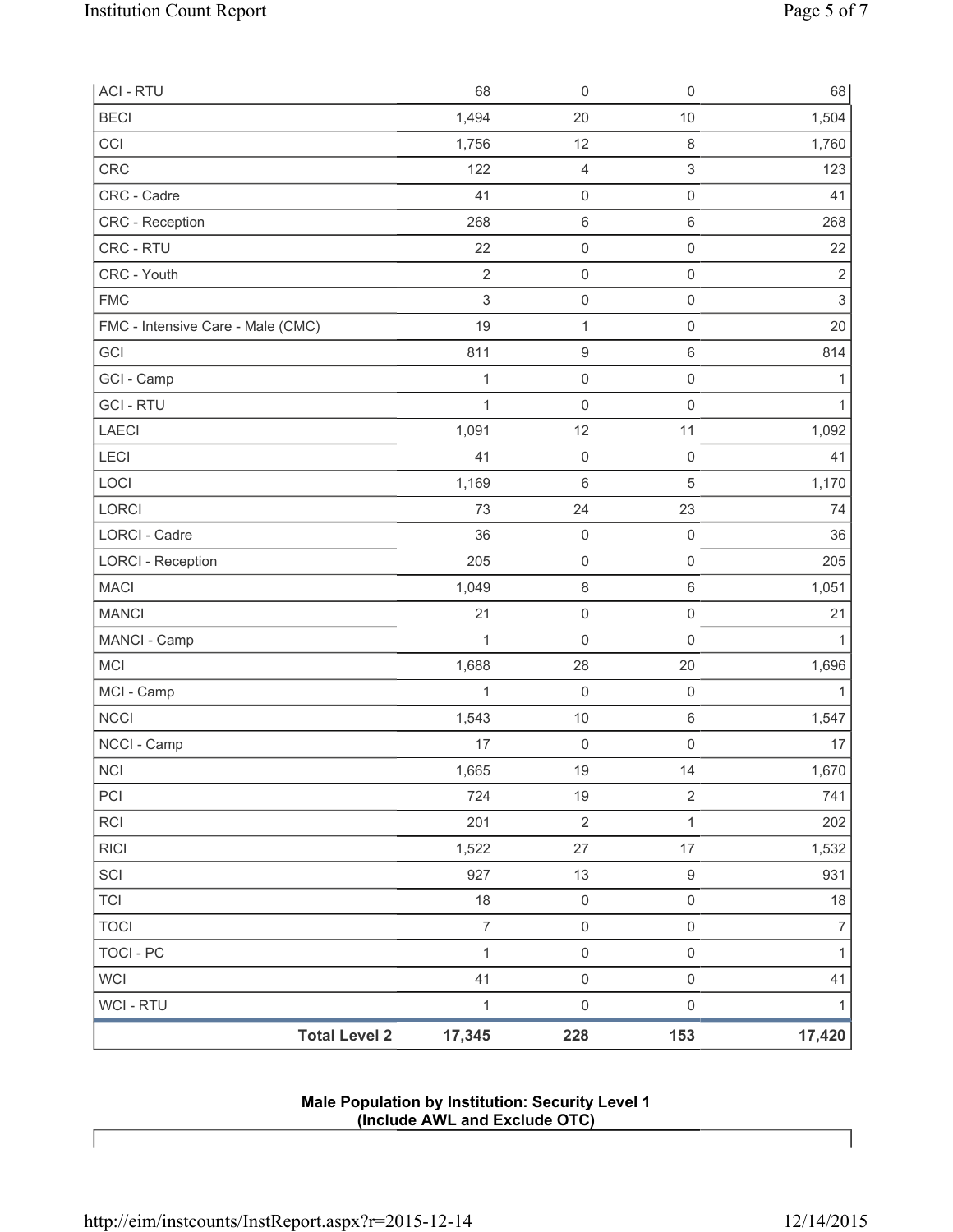| <b>Institution</b>                | <b>Body</b>      | <b>AWL</b>          | $(-OTC)$                  | <b>Total</b>              |
|-----------------------------------|------------------|---------------------|---------------------------|---------------------------|
| <b>ACI</b>                        | 705              | 4                   | $\overline{2}$            | 707                       |
| ACI-PC                            | 1                | $\mathsf{O}\xspace$ | $\mathsf{O}\xspace$       | 1                         |
| <b>ACI - RTU</b>                  | 45               | 0                   | $\mathsf{O}\xspace$       | 45                        |
| <b>BECI</b>                       | 724              | 11                  | $\,$ 5 $\,$               | 730                       |
| <b>BECI - Camp</b>                | 485              | $\mathsf{O}\xspace$ | $\mathsf{O}\xspace$       | 485                       |
| CCI                               | 845              | 6                   | $\,$ 3 $\,$               | 848                       |
| <b>CRC</b>                        | 60               | $\mathsf{O}\xspace$ | $\mathsf{O}\xspace$       | 60                        |
| CRC - Cadre                       | 14               | $\mathsf{O}\xspace$ | $\mathsf{O}\xspace$       | 14                        |
| CRC - Reception                   | 91               | $\mathbf{1}$        | $\mathbf{1}$              | 91                        |
| CRC - RTU                         | $\mathfrak{Z}$   | $\mathsf{O}\xspace$ | $\mathsf 0$               | $\ensuremath{\mathsf{3}}$ |
| <b>FMC</b>                        | 468              | $\sqrt{2}$          | $\mathsf{O}\xspace$       | 470                       |
| FMC - Intensive Care - Male (CMC) | 20               | $\mathsf{O}\xspace$ | $\mathsf{O}\xspace$       | 20                        |
| GCI                               | 423              | 14                  | 8                         | 429                       |
| GCI - Camp                        | 758              | $\mathsf{O}\xspace$ | $\mathsf{O}\xspace$       | 758                       |
| <b>GCI-RTU</b>                    | $\mathbf{1}$     | $\mathsf{O}\xspace$ | $\mathsf{O}\xspace$       | $\mathbf{1}$              |
| <b>LAECI</b>                      | 654              | $\,8\,$             | $\,8\,$                   | 654                       |
| LECI                              | 11               | $\mathsf{O}\xspace$ | $\mathsf{O}\xspace$       | 11                        |
| LECI - Camp                       | 188              | $\mathsf{O}\xspace$ | $\mathsf{O}\xspace$       | 188                       |
| LOCI                              | 1,123            | $\boldsymbol{9}$    | $\,$ 3 $\,$               | 1,129                     |
| LORCI                             | 31               | $\boldsymbol{9}$    | $\,8\,$                   | 32                        |
| LORCI - Cadre                     | $\overline{2}$   | $\mathsf{O}\xspace$ | $\mathsf{O}\xspace$       | $\sqrt{2}$                |
| <b>LORCI - Reception</b>          | 114              | $\mathsf{O}\xspace$ | $\mathsf{O}\xspace$       | 114                       |
| MACI - Minimum                    | 1,455            | 21                  | 12                        | 1,464                     |
| <b>MANCI</b>                      | $\overline{7}$   | 6                   | $\ensuremath{\mathsf{3}}$ | 10                        |
| MANCI - Camp                      | 381              | $\mathbf{1}$        | 1                         | 381                       |
| MCI                               | 485              | $\overline{7}$      | $\overline{2}$            | 490                       |
| MCI - Camp                        | 353              | $\mathsf{O}\xspace$ | $\mathsf 0$               | 353                       |
| <b>NCCI</b>                       | 780              | 14                  | 11                        | 783                       |
| NCCI - Camp                       | 357              | $\mathsf 0$         | $\mathsf{O}\xspace$       | 357                       |
| <b>NCI</b>                        | 807              | $\overline{7}$      | $5\,$                     | 809                       |
| <b>OSP</b>                        | $\boldsymbol{9}$ | $\mathsf{O}\xspace$ | $\mathsf 0$               | $\boldsymbol{9}$          |
| PCI                               | 1,315            | 19                  | $\,8\,$                   | 1,326                     |
| <b>RICI</b>                       | 1,070            | 15                  | 5                         | 1,080                     |
| SCI                               | 1,148            | 15                  | $\,6\,$                   | 1,157                     |
| <b>TCI</b>                        | 40               | $\boldsymbol{7}$    | $\overline{4}$            | 43                        |
| TCI - Camp                        | 424              | $\mathsf{O}\xspace$ | $\mathsf{O}\xspace$       | 424                       |
| <b>Total Level 1</b>              | 15,397           | 176                 | 95                        | 15,478                    |

**High Offender ID's**